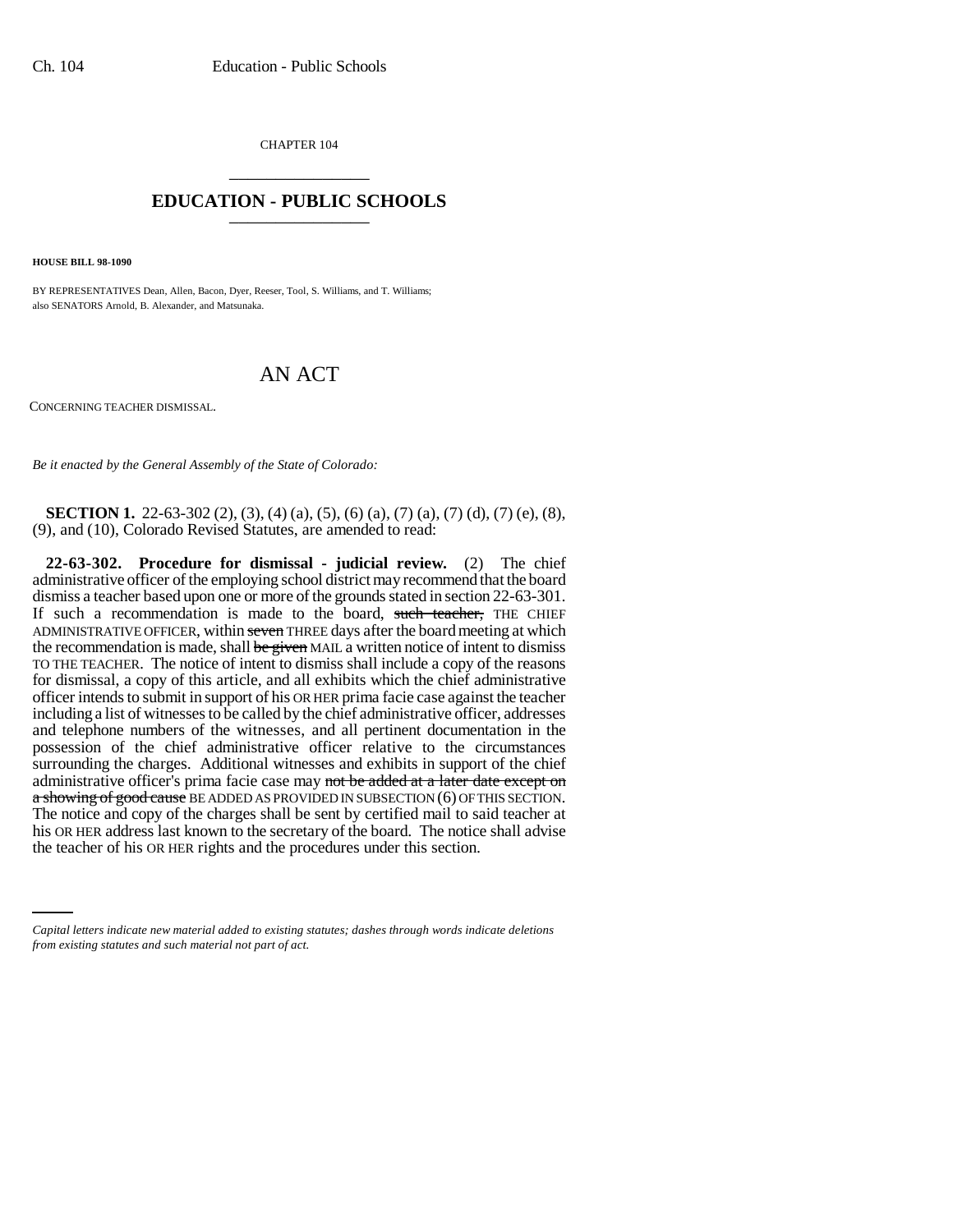(3) If a teacher objects to the grounds given for the dismissal, such THE teacher may file with the chief administrative officer a written notice of objection and a request for a hearing. Such written notice shall be made FILED within seven FIVE WORKING days of the AFTER receipt by the teacher of the notice of dismissal. If the teacher fails to file the written notice within said time, such failure shall be deemed to be a waiver of his THE right to a hearing and the dismissal shall be final; except that the board of education may grant a hearing upon a determination that the failure to file written notice for a hearing was due to good cause. If the teacher files a written notice of objection, such THE teacher shall continue to receive regular compensation from the time such teacher is suspended until a decision is rendered by the board RECEIVED THE DISMISSAL RECOMMENDATION FROM THE CHIEF ADMINISTRATIVE OFFICER PURSUANT TO SUBSECTION (2) OF THIS SECTION UNTIL THE BOARD ACTS ON THE HEARING OFFICER'S RECOMMENDATION pursuant to subsection (9) of this section, but in no event beyond one hundred twenty ONE HUNDRED days.

(4) (a) If THE TEACHER REQUESTS a hearing, is requested by the teacher, it shall be conducted before an impartial hearing officer selected jointly by the teacher and the chief administrative officer. The hearing officer shall be selected no later than five WORKING days following the receipt by the chief administrative officer of the teacher's written notice of objection. If the teacher and the chief administrative officer fail to agree on the selection of a hearing officer, they shall request the chief judge of the judicial district in which the school district is located to select a list of three hearing officers. The list of hearing officers shall be given to the teacher and the chief administrative officer within five days of the request by the parties. Each party may strike one name from the list and shall notify the chief judge of the name to be stricken no later than three days following receipt of the list. The person whose name is not struck shall be the hearing officer; except that, if more than one name remains on the list because the parties struck the same name or because one or both parties failed to strike a name within the prescribed time period, the chief judge may choose the hearing officer from the remaining names. ASSIGNMENT OF AN ADMINISTRATIVE LAW JUDGE BY THE DEPARTMENT OF PERSONNEL TO ACT AS THE HEARING OFFICER.

 $(5)(a)$  Within five THREE WORKING days of his AFTER selection, the hearing officer SHALL SET THE DATE OF THE PREHEARING CONFERENCE AND THE DATE OF THE HEARING, WHICH SHALL COMMENCE WITHIN THE FOLLOWING THIRTY DAYS. THE HEARING OFFICER shall give the teacher and the chief administrative officer at least fourteen days' written notice of the date DATES FOR THE PREHEARING CONFERENCE AND for the hearing including the time and the place therefor. but in no event shall such hearing commence more than thirty days after the selection of the hearing officer.

(b) ONE OF THE PURPOSES OF THE PREHEARING CONFERENCE SHALL BE TO LIMIT, TO THE EXTENT POSSIBLE, THE AMOUNT OF EVIDENCE TO BE PRESENTED AT THE HEARING.

(c) THE PARTIES AND THEIR COUNSEL SHALL BE REQUIRED TO ATTEND THE PREHEARING CONFERENCE WITH THE HEARING OFFICER.

(6) (a) Within ten days  $\sigma f$  the AFTER selection of the hearing officer, the teacher shall provide to the chief administrative officer a list COPY of all exhibits to be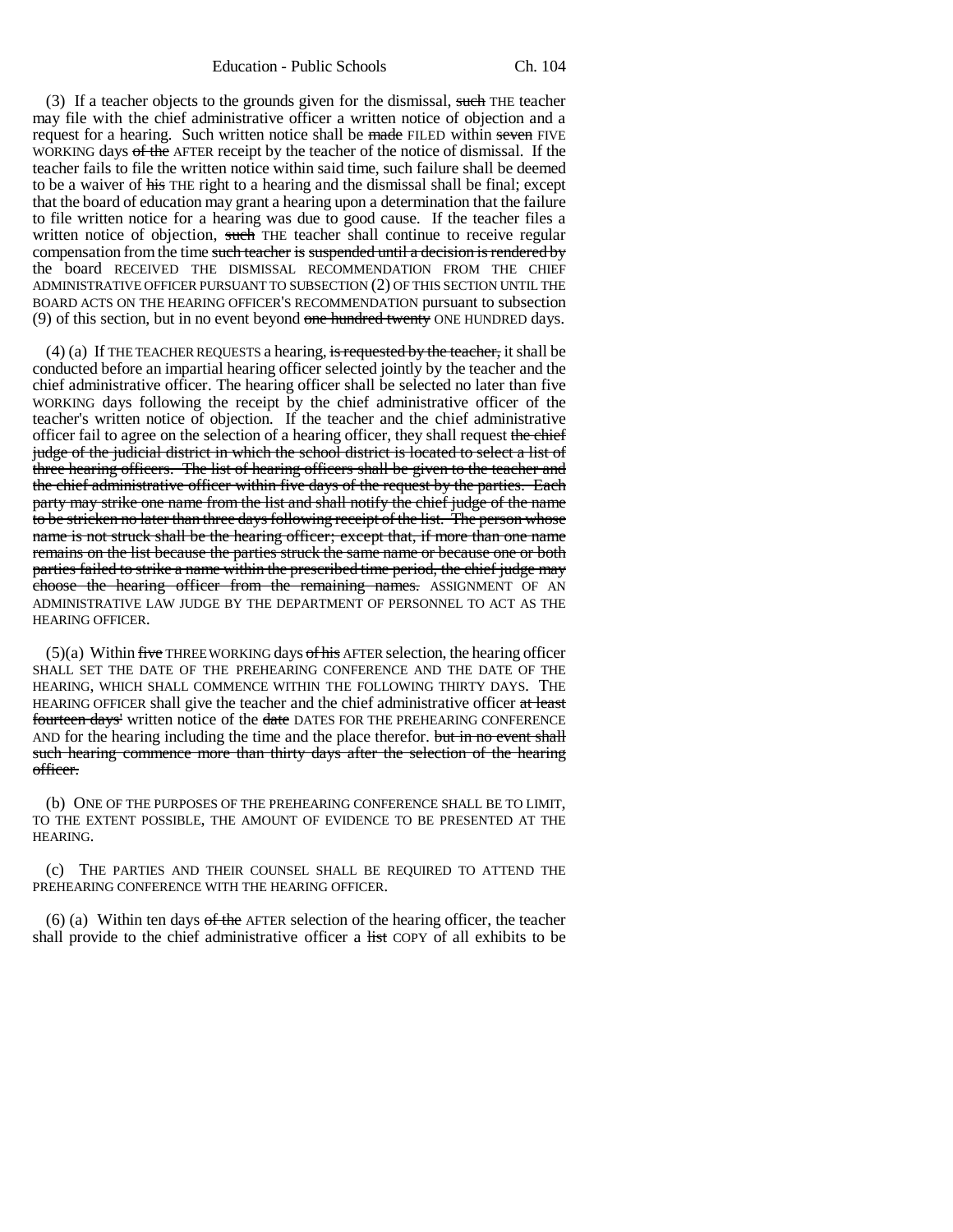## Ch. 104 Education - Public Schools

presented at the hearing and A LIST OF all witnesses to be called, including the addresses and telephone numbers of the witnesses. WITHIN SEVEN DAYS AFTER THE TEACHER SUBMITS HIS OR HER EXHIBITS AND WITNESS LIST, THE CHIEF ADMINISTRATIVE OFFICER AND THE TEACHER MAY SUPPLEMENT THEIR EXHIBITS AND WITNESS LISTS. AFTER COMPLETION OF THE SEVEN-DAY PERIOD, additional witnesses and exhibits may not be added  $\frac{at \cdot a \cdot later \cdot date}{at \cdot e}$  except upon a showing of good cause.

(7) (a) Hearings held pursuant to this section shall be open to the public unless either the teacher or the chief administrative officer requests a private hearing before the hearing officer, but no findings of fact or recommendations shall be adopted by the hearing officer in any private hearing. The procedures for the conduct of the hearing shall be informal, and rules of evidence shall not be strictly applied except as necessitated in the opinion of the hearing officer; EXCEPT THAT THE HEARING OFFICER SHALL COMPLY WITH THE COLORADO RULES OF EVIDENCE IN EXCLUDING HEARSAY TESTIMONY.

(d) An audiotaped record shall be made of the hearing, and, if the teacher files an action for review pursuant to the provisions of subsection (10) of this section, the teacher and the school district shall share equally in the cost of transcribing the record; EXCEPT THAT, IF A PARTY IS AWARDED ATTORNEY FEES AND COSTS PURSUANT TO PARAGRAPH (e) OF SUBSECTION (10) OF THIS SECTION, THAT PARTY SHALL BE REIMBURSED FOR THAT PARTY'S SHARE OF THE TRANSCRIPT COSTS BY THE PARTY AGAINST WHOM ATTORNEY FEES AND COSTS WERE AWARDED.

(e) Any hearing held pursuant to the provisions of this section shall be completed within ten SIX WORKING days of its AFTER commencement, unless the parties otherwise agree UNLESS EXTENDED BY THE HEARING OFFICER ON A SHOWING OF GOOD CAUSE, and neither party shall have more than five THREE days to present its case in chief. NEITHER PARTY MAY PRESENT MORE THAN TEN WITNESSES AT THE HEARING, EXCEPT UPON A SHOWING OF GOOD CAUSE.

(8) The chief administrative officer shall have the burden of proving that his THE recommendation for the dismissal of the teacher was for the reasons given in the notice of dismissal and that the dismissal was made in accordance with the provisions of this article. Where unsatisfactory performance is a ground for dismissal, the chief administrative officer shall establish that the teacher had been evaluated pursuant to the written system to evaluate certificated personnel adopted by the school district pursuant to section 22-9-106. The hearing officer shall review the evidence and testimony and make written findings of fact thereon. The hearing officer shall make ONLY one of the two following recommendations: The teacher be dismissed or the teacher be retained. A RECOMMENDATION TO RETAIN A TEACHER SHALL NOT INCLUDE ANY CONDITIONS ON RETENTION. The findings of fact and the recommendation shall be adopted ISSUED by the hearing officer in open session not later than twenty days after the conclusion of the hearing and shall be forwarded to said teacher and to the board.

(9) The board shall review the hearing officer's findings of fact and recommendation, and it shall enter its written order within twenty days after the date of the hearing officer's findings and recommendation. The board shall take one of the three following actions: The teacher be dismissed; the teacher be retained; or the teacher be placed on a one-year probation; but, if the board dismisses the teacher over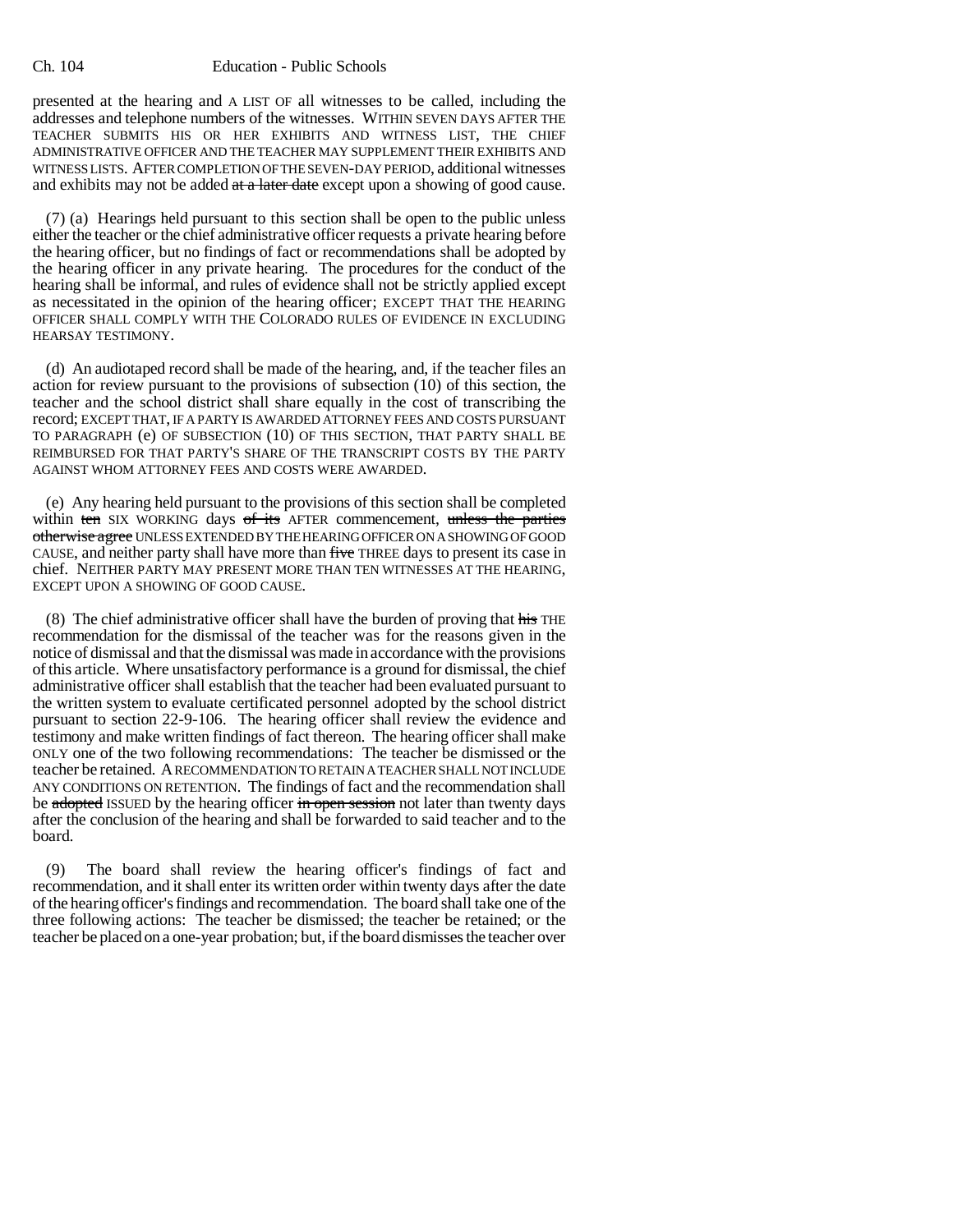Education - Public Schools Ch. 104

the hearing officer's recommendation of retention, the board shall make a conclusion, giving its reasons therefor, which must be supported by the record HEARING OFFICER'S FINDINGS OF FACT, and such finding CONCLUSION AND REASONS shall be included in its written order. The secretary of the board shall cause a copy of said order to be given immediately to the teacher and a copy to be entered into the teacher's local file.

(10) (a) If the board dismisses the teacher pursuant to the provisions of subsection (9) of this section, the teacher may file an action for review in the court of appeals in accordance with the provisions of this subsection (10), in which action the board shall be made the party defendant. Such action for review shall be heard in an expedited manner and shall be given precedence over all other civil cases, except cases arising under the "Workers' Compensation Act of Colorado", articles 40 to 47 of title 8, C.R.S., and cases arising under the "Colorado Employment Security Act", articles 70 to 82 of title 8, C.R.S.

(b) An action for review shall be commenced by the service of a copy of the petition upon the board of the school district and filing the same with the court of appeals within twenty days after the written order of dismissal made by the board. The petition shall state the grounds upon which the review is sought. After the filing of the action for review in the court of appeals, such action shall be conducted in the manner prescribed by rule 3.1 of the Colorado appellate rules.

(c) The action for review shall be based upon the record before the hearing officer. If the decision of the board to dismiss the teacher was in accordance with the recommendation of the hearing officer, The court of appeals shall review such record to determine whether the action of the board was arbitrary or capricious or was legally impermissible. If the decision of the board to dismiss the teacher was made over the hearing officer's recommendation of retention, the court of appeals shall either affirm the decision of the board or affirm the recommendation of the hearing officer, based upon the court's review of the record as a whole and the court's own judgment as to whether the board's decision or the hearing officer's recommendation has more support in the record as a whole.

(d) In the action for review, if the court of appeals finds  $\frac{a}{a}$  A SUBSTANTIAL irregularity or error made during the hearing before the hearing officer, the court shall MAY remand the case for further hearing.

(e) UPON REQUEST OF THE TEACHER, IF THE TEACHER IS ORDERED REINSTATED BY THE COURT OF APPEALS, OR UPON REQUEST OF THE BOARD, IF THE BOARD'S DECISION TO DISMISS THE TEACHER IS AFFIRMED BY THE COURT OF APPEALS, THE COURT OF APPEALS SHALL DETERMINE WHETHER THE NONPREVAILING PARTY'S APPEAL OR DEFENSE ON APPEAL LACKED SUBSTANTIAL JUSTIFICATION. IF THE COURT OF APPEALS DETERMINES THAT THE NONPREVAILING PARTY'S APPEAL OR DEFENSE ON APPEAL LACKED SUBSTANTIAL JUSTIFICATION, THE COURT OF APPEALS SHALL DETERMINE THE AMOUNT OF AND ENTER A JUDGMENT AGAINST THE NONPREVAILING PARTY FOR REASONABLE ATTORNEY FEES AND COSTS INCURRED ON APPEAL TO THE COURT OF APPEALS. ANY JUDGMENT ENTERED PURSUANT TO THIS PARAGRAPH (e) MAY BE SUBJECT TO STAY AS PROVIDED IN RULE 41.1 OF THE COLORADO APPELLATE RULES.

 $(e)$  (f) Further appeal to the supreme court from a determination of the court of